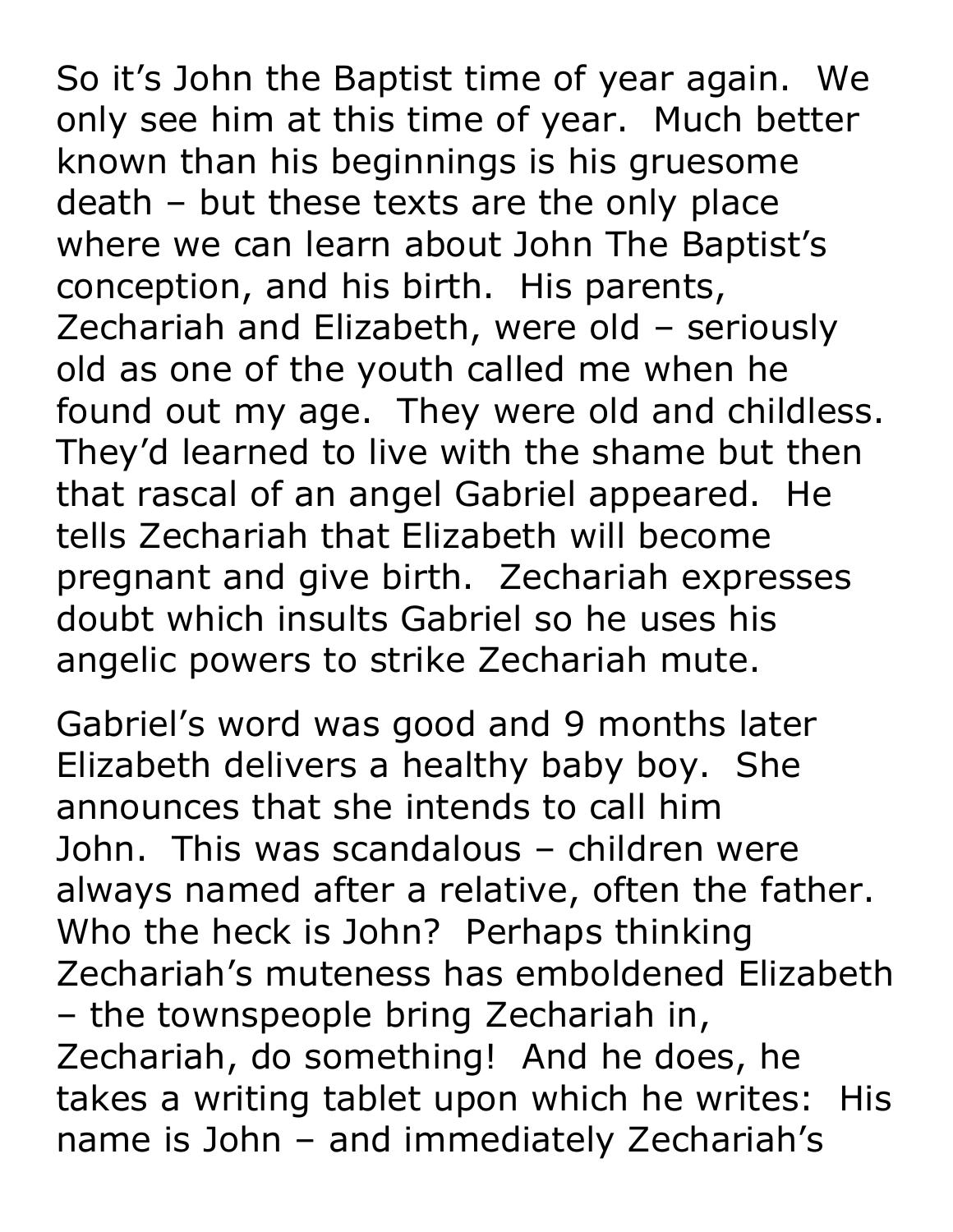voice is restored and he begins praising God. His first words are the ones of the Psalm this morning. He praises God and sings with joy about the Messiah to come. And then reveals this baby's mission: he will be the one to prepare the world for the coming Messiah. To help God's tender mercy break upon us like the dawn – bringing light and guiding our feet toward peace.

Wow! They wanted a baby, but now it seems they have something more; they have a person, a person God has plans for, a person God needs. What must that moment have been like for Elizabeth and Zechariah, knowing the tiny baby they held in their arms was not just the answer to their prayers but was chosen by God to help answer the prayers of many.

That is the last we see of John until today's Gospel reading, around 26AD. We know the date because Luke has provided many markers in the form of the world leaders of the time. Referring to the emperor Tiberius, Pilate, Herod, rulers of neighboring lands all lends credibility to John's words and his role. Luke enjoys the contrast of the high and mighty with John.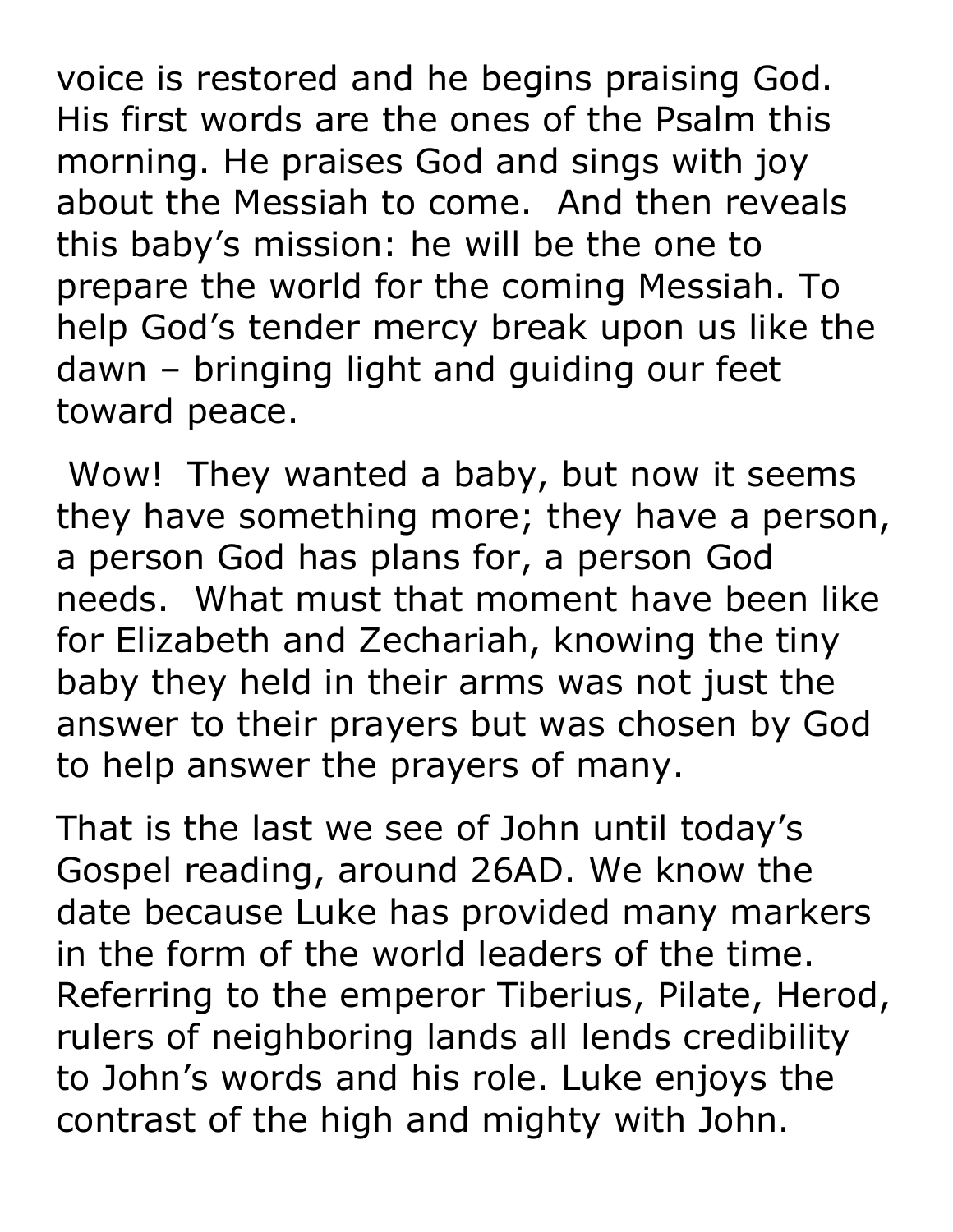These men of earthly power and privilege, if anyone is going to spot the Messiah, they know it will be one of them. You couldn't get them to believe for a minute that John the Baptist, an ascetic living in the desert, a nobody, had any role to play. And frankly, you wouldn't have much luck with the general population either. As in Zechariah's song, this Messiah is from the house of David, King David.

This Messiah has been long awaited – through occupation, and captivity, through famine and poverty, through oppression and tyranny – the hope of a coming Messiah has sustained the Israelites. At each catastrophe, each humiliation, the people think "maybe this is the time. At each new way men discover to control and exploit each other, the people can be heard pleading: please come now. Restore our humanity. Give us justice. GIVE US PEACE. The one who will deliver the people from all of this that is the one John is to make way for. That is the one the people are longing for.

And that is the one the high and mighty, the Tiberius', the Pilates, the Herods, are waiting for as well, but their waiting is tinged more with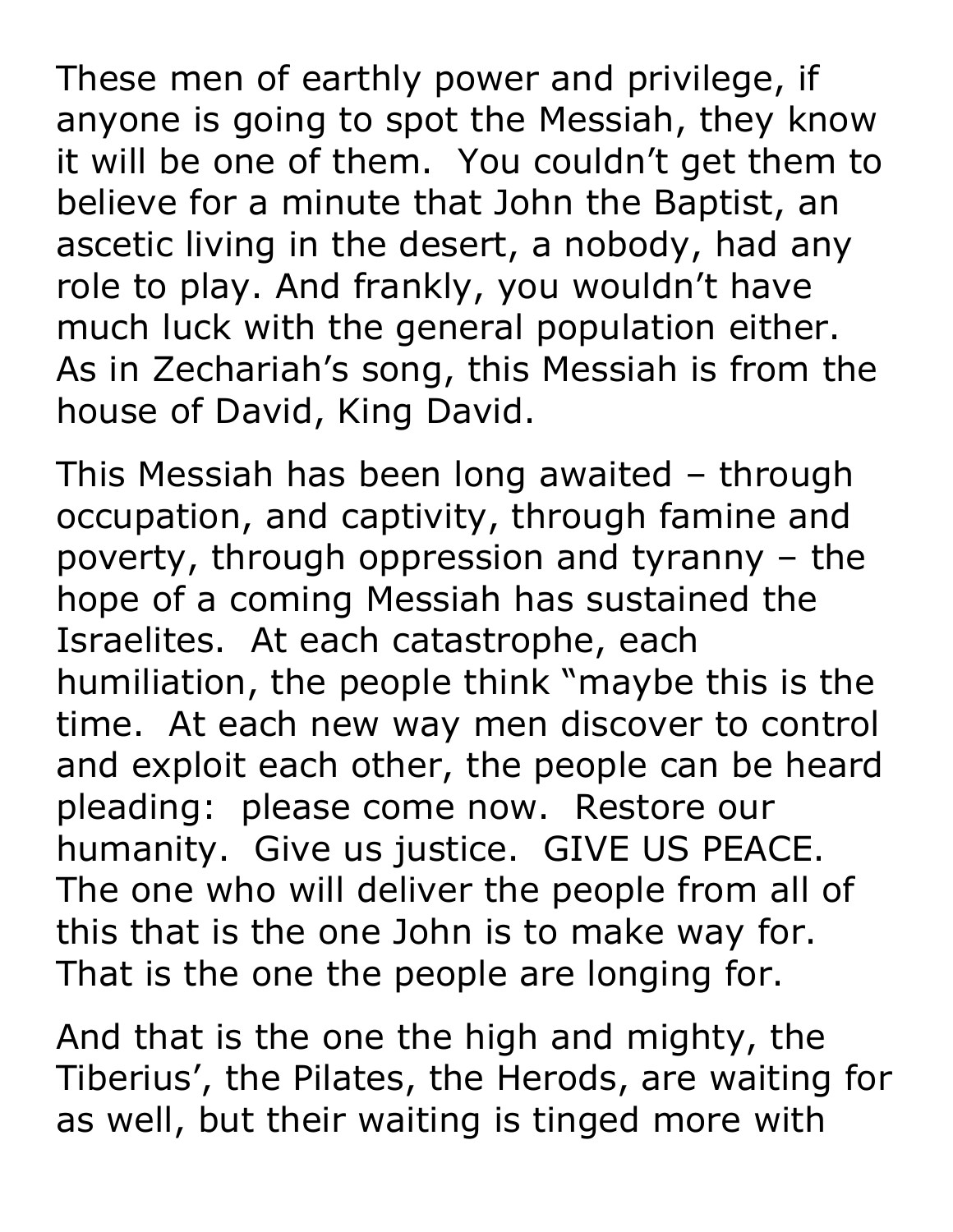trepidation than eagerness. Will this Messiah be like King David – powerful and regal? Will this Messiah lead Israel to greater stature? Will this Messiah need our 'help' or will he turn on us? Everyone was awaiting a Messiah, but no one was expecting John the Baptist, no one was expecting Jesus.

I haven't really understood this longing for a Messiah until recently. Every time we celebrate Communion I say words about Christ coming again. When I do, I am aware that I am unclear what I'm really saying. I've struggled with it –do I believe these words, do I understand them? But recently I've stopped trying to figure it out and I've just accepted it. Christ tells us he will come again. Once you accept that, you begin to yearn for it, to wonder what he's waiting for. San Bernadino, Paris, Syria, Newtown, Somalia, Haiti, Fukushima, Ferguson, Ukraine, Charleston, Winchester. What will it take for Him, or maybe Her, to come and save us from ourselves? Where is OUR John the Baptist?

And yet, I hear John's words and wonder. All flesh shall see the salvation of God.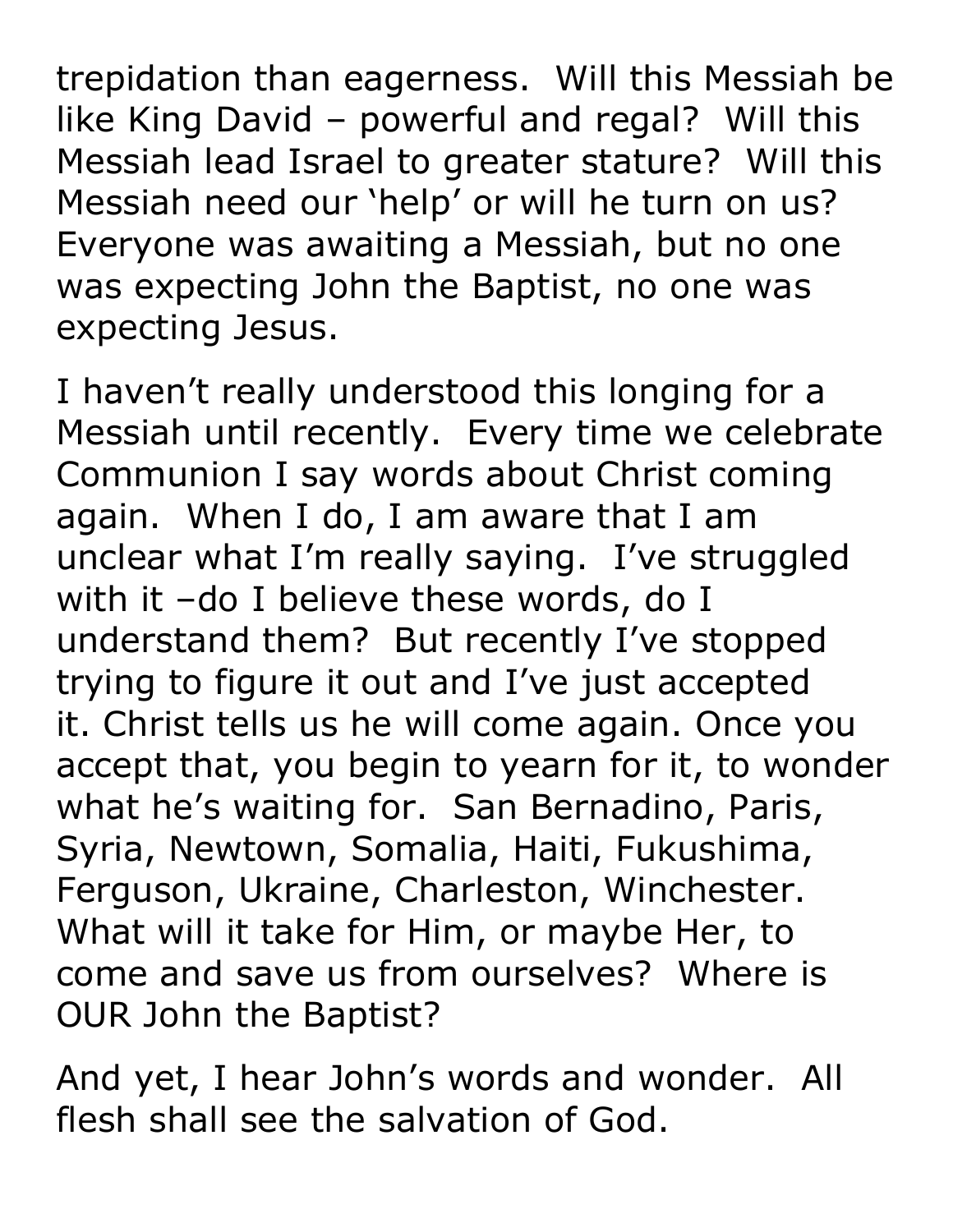And Christ came,

and all flesh saw salvation,

all humanity has been saved,

we are saved.

It's done. We are saved, rescued. We are beloved. What would we hope Christ would bring when coming again? To the whole world? What can save us from ourselves? O, wait, we are saved already. Henri Nouwen says we are at the same time God's Beloved, and yet we must become God's beloved. WE ARE SAVED yet we must become saved. We have won the lottery but we need to go turn in the ticket.

When I cry to the heavens and ask Christ when he is coming again; I imagine God, Christ, at the lottery office wondering why so few people have picked up their winnings. All flesh shall see the salvation of God. Everywhere we look there are opportunities to claim that salvation; to live the first coming; to be the second coming.

Zechariah and Elizabeth wanted a baby – and they got one –John The Baptist, the person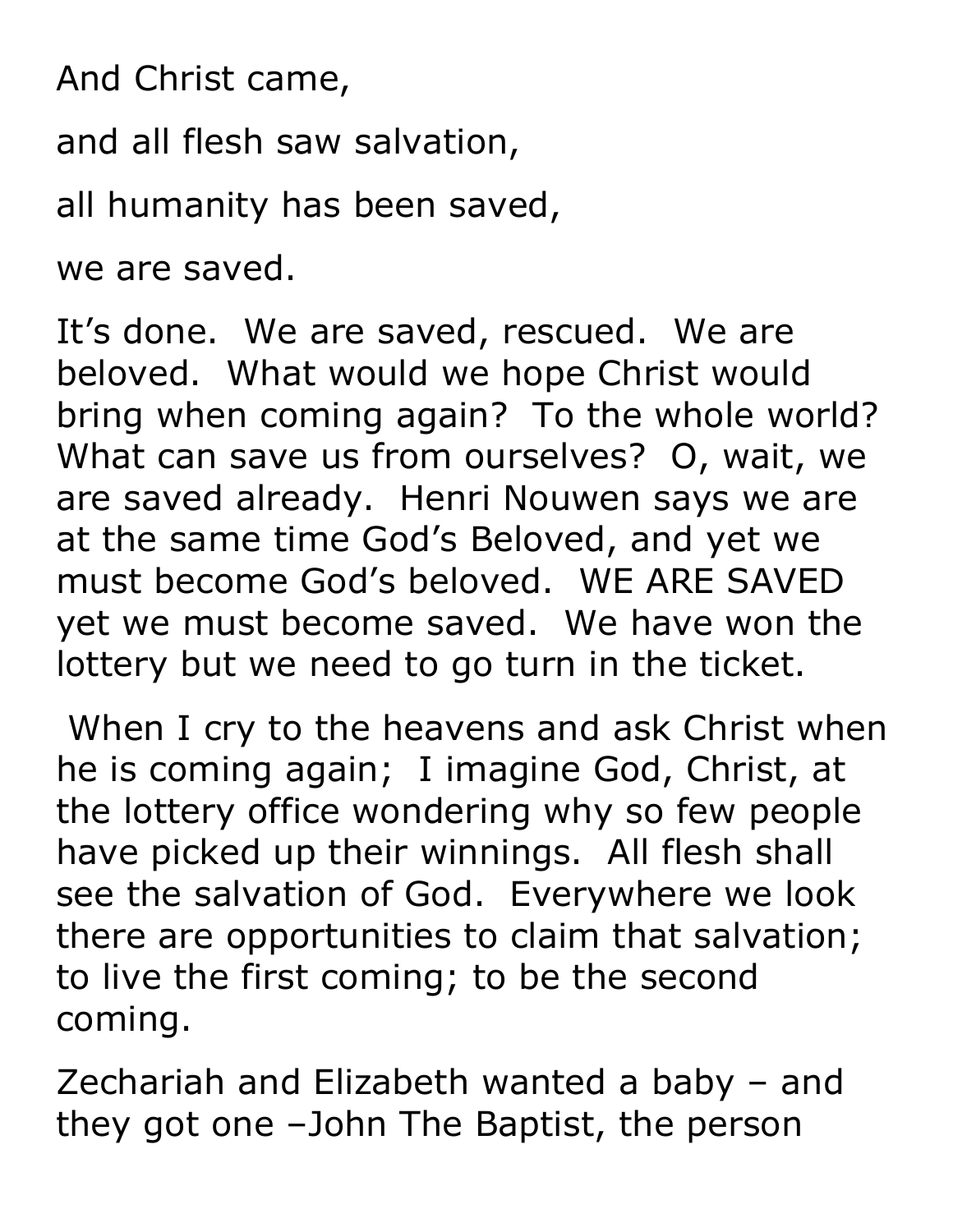charged with drawing our attention to Christ's coming into the world. What amazement they must have felt, to birth the person God needs.

And yet, I imagine their feeling of awe touched with intimidation is not that different from what every new parent feels. Each new life is a mystery, an untold story, a wonder, a puzzle. AND each new life is like John the Baptist's. Every tiny little wrinkly miracle has a God given purpose. Each is given gifts, talents, capacities, vision that God hopes will be used for God's divine purpose. You were beheld with wonder and hope. Imagine it. Picture it. What was it Gabriel whispered in your parents' ears about you?

This Advent as you prepare to welcome the Christ child into your lives, I yearn for you to claim your part of God's plan, for you to hear Gabriel's whisper and Zechariah's song. All flesh shall see the salvation of God. Imagine if each of us could claim that salvation, even if it's just this one little church in this one small town. Imagine how God's world might change, flourish, take root. What if all Christian's could become the saved they already are. Imagine